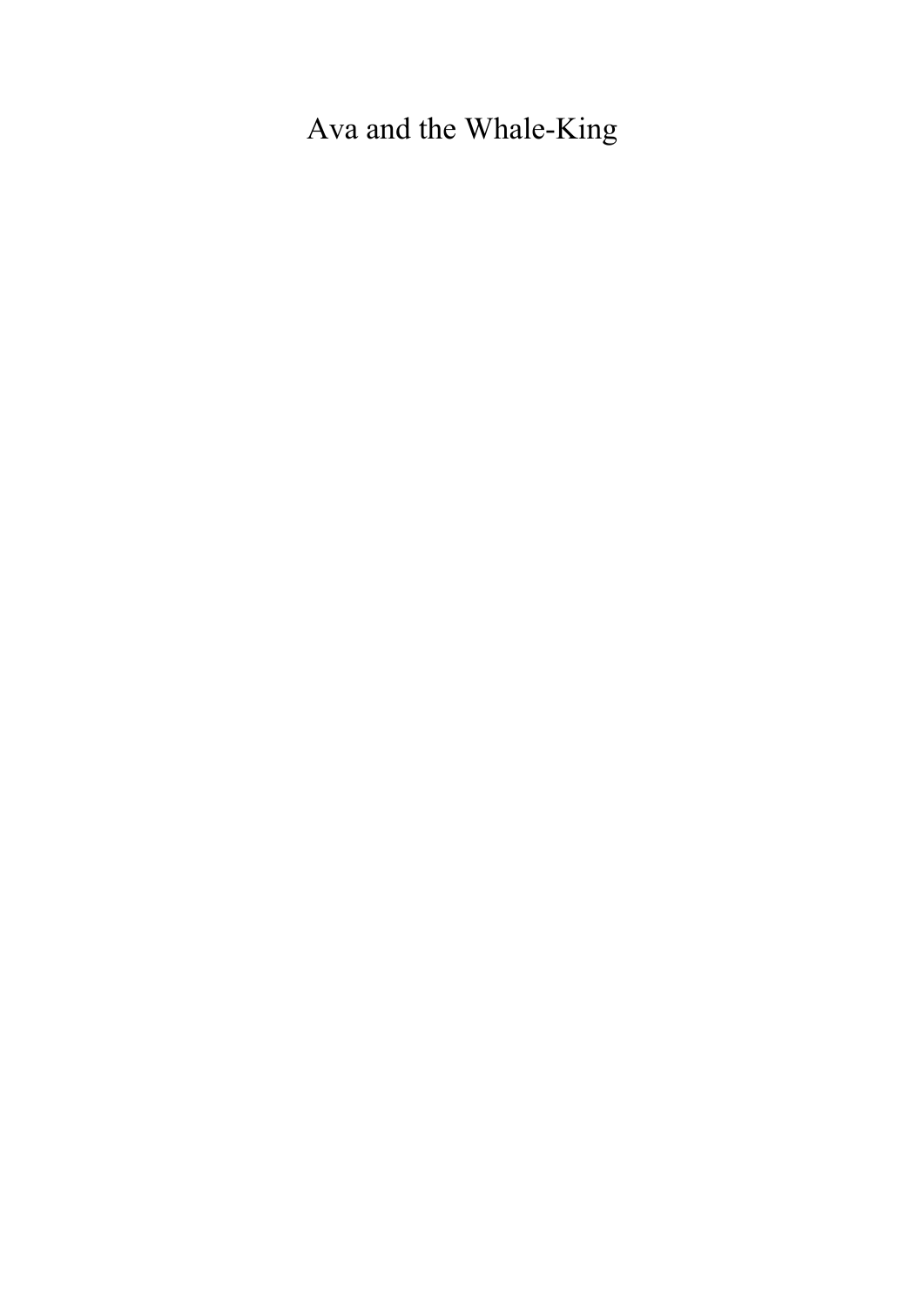$A$ va looked up at the sky, as she always did in the evening, after the work was done, and they had eaten. Her father said it would be another five years before the water came, but she watched the skies, waiting.

Ava had never seen water, except in the bottles the Corporation gave them, and in the kitchen of their Block. Her mother had told her stories. She was from Rostock, a world covered in it. Her mother had played with the fish when she was a little girl. They were beautiful, and they came in every color.

Her father was from Mars, where everyone came from. He wasn't rich though, so he had been forced to leave. He'd gone to Rostock and he and her mother had fallen in love. But you weren't allowed to have a baby there, and so they came here, to Trent, to work to make the planet better. Ava didn't want to work all day. It was hot and she got tired.

Her father said that if they worked, worked until the water came, they wouldn't have to work ever again. But the water was supposed to come from the sky and it never did. Her mother said the water wasn't here yet, and that was why it couldn't fall from the sky. If the water came, she could play with the fish all day, and never have to work again.

 $\sim$ 

The Whale-king was so very far from home he worried he might never find it again. He had been searching for a long time, for the blue-green ball he came from. The lights in the blackness did their best to keep him company, but he missed the songs. No one had heard his song for many, many years, and he saw no others.

Years ago, when the sounds of others were all around him, he sang to them every day and they would sing back. They would sing about what they ate, about who they loved, about their children, even if they were far away.

The Whale-king had not heard the songs since the seas shook that day and everything fell upwards. He'd looked down and saw a blue-green ball beneath him, smaller and smaller as he drifted further away. He fell, until he learned to move against the falling. Whenever he came near a ball now, he moved towards it, but it was never the one he came from.

Grey balls, blue ones, black ones, never home. He was tired and couldn't go much further when he came across the yellow ball. It wasn't the one he was looking for, but he no longer had the strength to stop himself from moving towards it. He fell and fell; the pull too strong for him to do anything but try to slow himself down.

 $\sim$